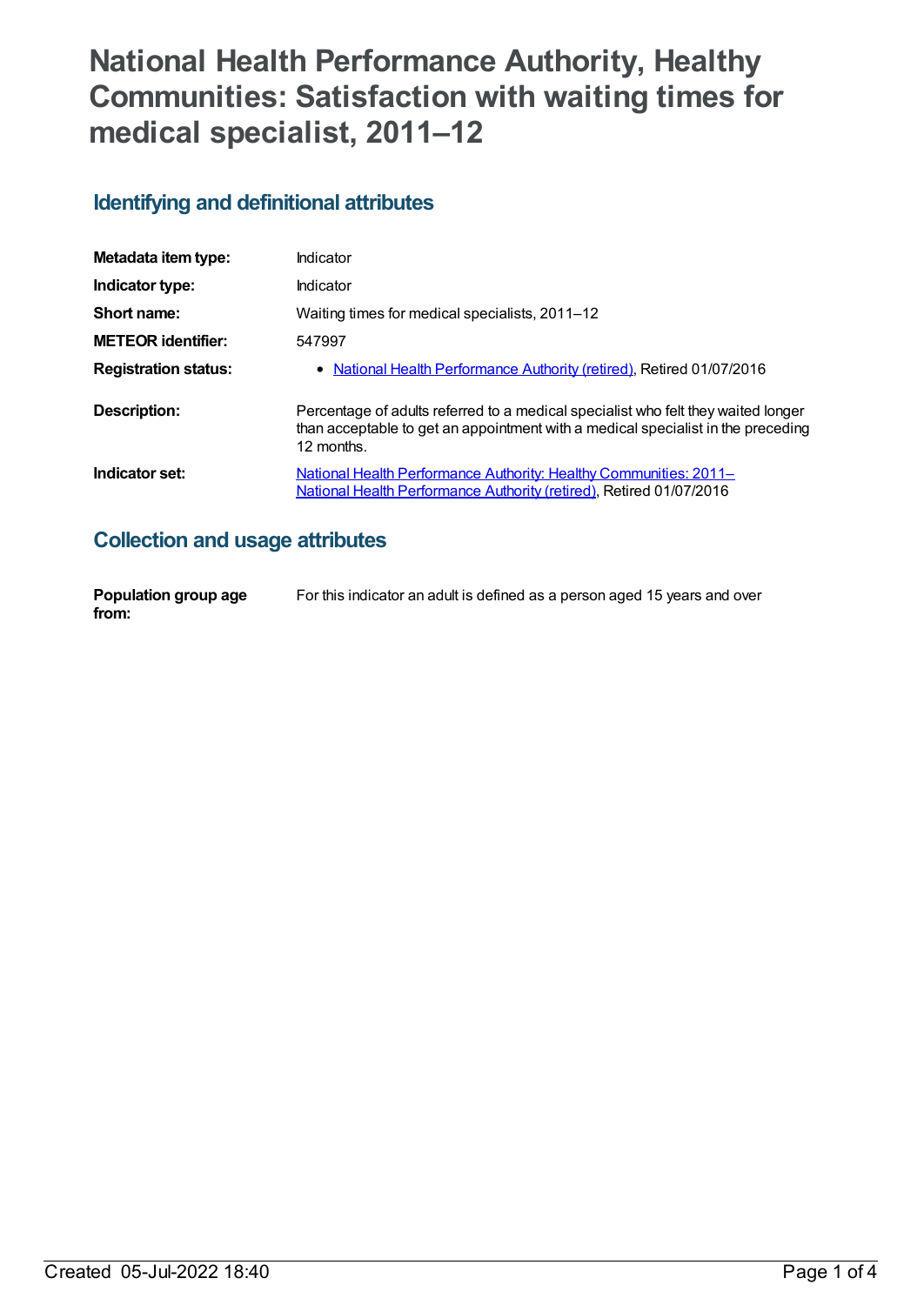| <b>Computation description:</b> | Participants in the Australian Bureau of Statistics (ABS) Patient Experience Survey<br>2011–12 who received a written referral to a medical specialist for their own health<br>in the preceding 12 months were asked whether they waited longer than they felt<br>was acceptable to get an appointment with a medical specialist.                                                                                                                                                                                                                                   |
|---------------------------------|---------------------------------------------------------------------------------------------------------------------------------------------------------------------------------------------------------------------------------------------------------------------------------------------------------------------------------------------------------------------------------------------------------------------------------------------------------------------------------------------------------------------------------------------------------------------|
|                                 | The numerator refers to waiting time for most recent appointment with a medical<br>specialist in the last 12 months.                                                                                                                                                                                                                                                                                                                                                                                                                                                |
|                                 | The numerator was calculated as the sum of calibrated sample weights for persons<br>who felt they waited longer than acceptable for an appointment and who were<br>enumerated within the particular Medicare local catchment. Population is limited to<br>persons aged 15 years and over.                                                                                                                                                                                                                                                                           |
|                                 | The denominator was calculated as the sum of calibrated sample weights for<br>persons aged 15 years and over who were enumerated within the Medicare Local<br>catchment.                                                                                                                                                                                                                                                                                                                                                                                            |
|                                 | Person level survey weights were calibrated to independent estimates of the<br>population of interest, referred to as 'benchmarks'. Weights calibrated against<br>population benchmarks ensure that the survey estimates conform to independently<br>estimated distributions of the population, rather than to the distribution within the<br>sample itself. These benchmarks account for the distribution of people across state<br>and territory, age group, and sex categories. Note: These benchmarks have not<br>been calibrated for Medicare Local geography. |
|                                 | Analysis by remoteness and Socio-Economic Indexes for Areas (SEIFA) Index of<br>Relative Socio-Economic Disadvantage (IRSD) is based on usual residence of the<br>person.                                                                                                                                                                                                                                                                                                                                                                                           |
|                                 | The measure is presented as a percentage.                                                                                                                                                                                                                                                                                                                                                                                                                                                                                                                           |
|                                 | 95% confidence intervals and relative standard errors are calculated for rates.                                                                                                                                                                                                                                                                                                                                                                                                                                                                                     |
|                                 | National Health Performance Authority developed a suppression protocol to ensure<br>robust reporting of these data at small areas. Data were suppressed based on the<br>following rules:                                                                                                                                                                                                                                                                                                                                                                            |
|                                 | • All point estimate percentages had a confidence interval width less than 20                                                                                                                                                                                                                                                                                                                                                                                                                                                                                       |
|                                 | percentage points.<br>• Point estimate percentages between 5% and 15% or between 85% and 95%<br>were only included if their confidence interval width was less than 15<br>percentage points.                                                                                                                                                                                                                                                                                                                                                                        |
|                                 | • Point estimate percentages that were less than or equal to 5% or greater than<br>or equal to 95% were included if the confidence interval width was less than<br>10 percentage points.                                                                                                                                                                                                                                                                                                                                                                            |
|                                 | In addition to these constraints, five Medicare Local catchment areas were<br>identified as having a small sample and potentially less robust estimates.<br>These were Far West NSW, Great South Coast (Vic), Local Murray<br>(Vic/NSW), Central and North West Queensland and Kimberley-Pilbara(WA).<br>Point estimate percentages were only included where the confidence interval<br>width was less than 10 percentage points.                                                                                                                                   |
| <b>Computation:</b>             | 100 × (Numerator ÷ Denominator)                                                                                                                                                                                                                                                                                                                                                                                                                                                                                                                                     |
| <b>Numerator:</b>               | Number of persons aged 15 years and over who felt they waited longer than<br>acceptable to get an appointment with a medical specialist                                                                                                                                                                                                                                                                                                                                                                                                                             |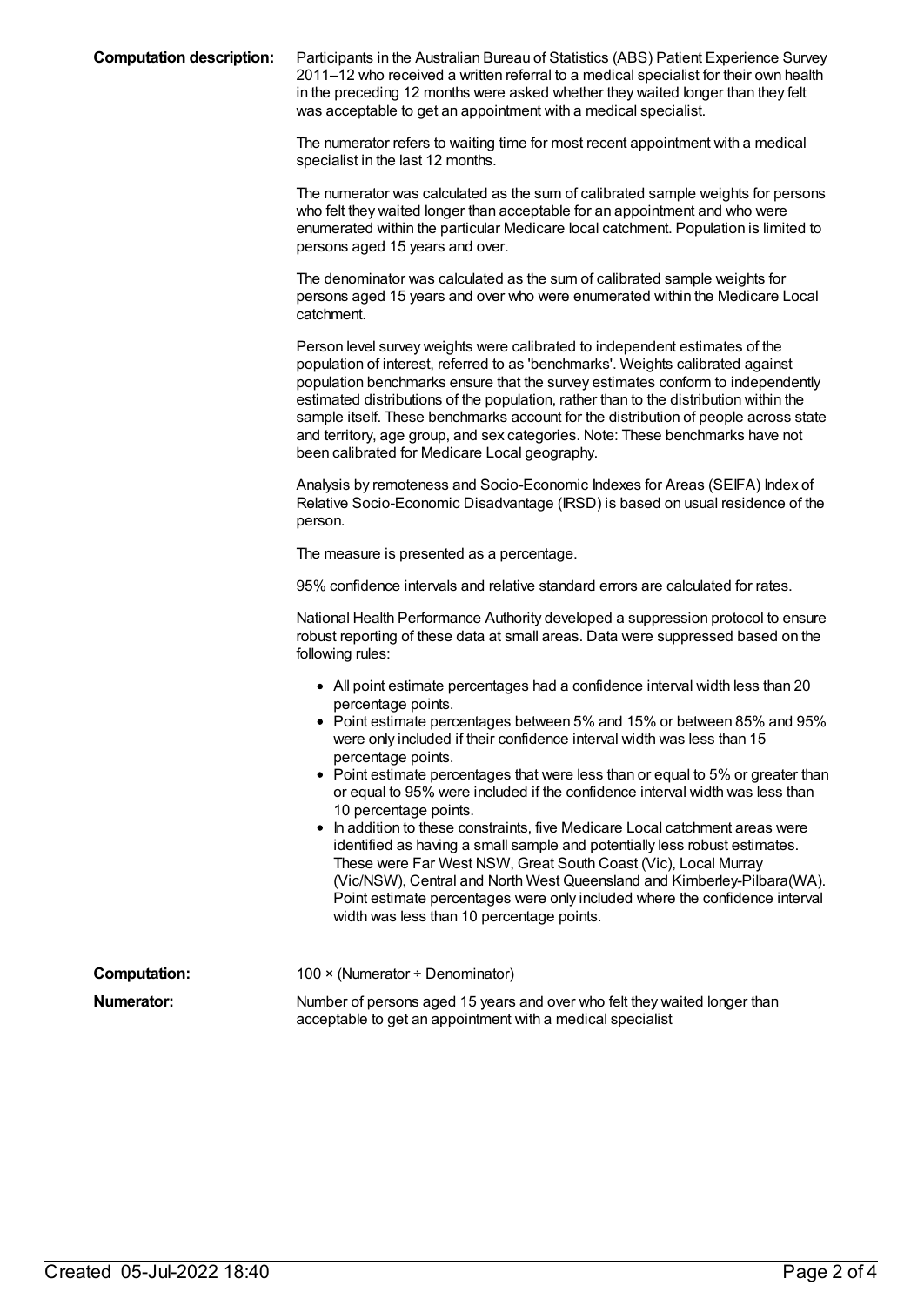| <b>Numerator data elements:</b>      | <b>Data Element / Data Set-</b>                                                                                            |  |
|--------------------------------------|----------------------------------------------------------------------------------------------------------------------------|--|
|                                      | Person-age, total years N[NN]                                                                                              |  |
|                                      | Data Source                                                                                                                |  |
|                                      | <b>ABS Patient Experience Survey (PEx)</b>                                                                                 |  |
|                                      | Guide for use                                                                                                              |  |
|                                      | Date source type: Survey                                                                                                   |  |
|                                      | Data Element / Data Set-                                                                                                   |  |
|                                      | Person-medical specialist waiting time dissatisfaction indicator, yes/no code<br>$\underline{\mathsf{N}}$                  |  |
|                                      | Data Source                                                                                                                |  |
|                                      | <b>ABS Patient Experience Survey (PEx)</b>                                                                                 |  |
|                                      | Guide for use                                                                                                              |  |
|                                      | Date source type: Survey                                                                                                   |  |
| Denominator:                         | Total number of persons aged 15 years and over who saw a medical specialist for<br>their own health in the last 12 months. |  |
| <b>Denominator data</b><br>elements: | Data Element / Data Set-                                                                                                   |  |
|                                      | Person-age, total years N[NN]                                                                                              |  |
|                                      | <b>Data Source</b>                                                                                                         |  |
|                                      | <b>ABS Patient Experience Survey (PEx)</b>                                                                                 |  |
|                                      | Guide for use                                                                                                              |  |
|                                      | Data source type: Survey                                                                                                   |  |
|                                      | Data Element / Data Set-                                                                                                   |  |
|                                      | Person-medical specialist service contact, yes/no code N                                                                   |  |
|                                      | Data Source                                                                                                                |  |
|                                      | <b>ABS Patient Experience Survey (PEx)</b>                                                                                 |  |
|                                      | Guide for use                                                                                                              |  |
|                                      | Data source type: Survey                                                                                                   |  |
| Disaggregation:                      | By Medicare Local catchments and Medicare Local peer groups.                                                               |  |
| <b>Disaggregation data</b>           | Data Element / Data Set-                                                                                                   |  |
| elements:                            | Administrative health region-Medicare Local identifier, code AANNN                                                         |  |
|                                      | Data Element / Data Set-                                                                                                   |  |
|                                      | Administrative health region-Medicare Local peer group, code N                                                             |  |

## **Representational attributes**

**Representation class:** Percentage